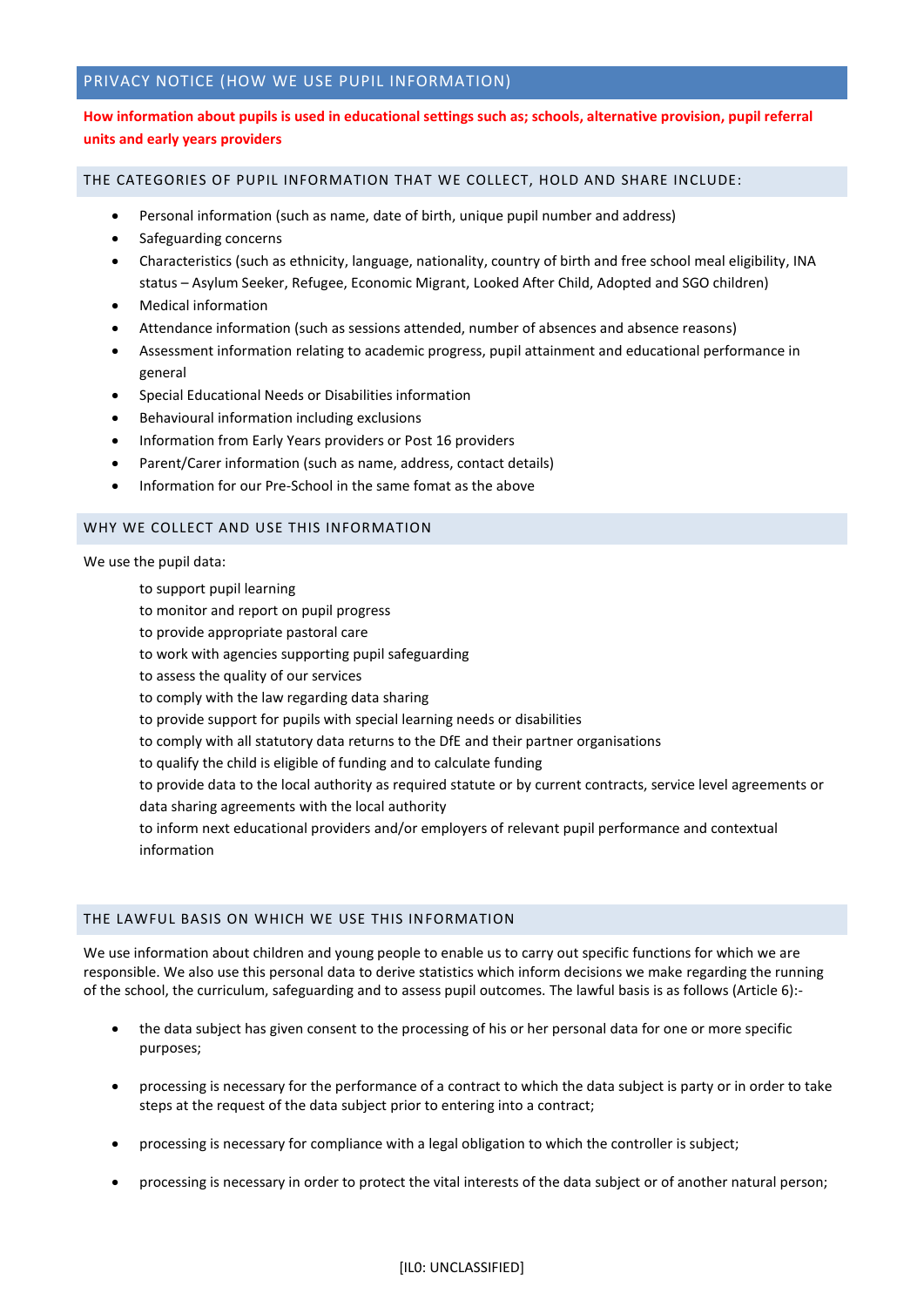- processing is necessary for the performance of a task carried out in the public interest or in the exercise of official authority vested in the controller;
- processing is necessary for the purposes of the legitimate interests pursued by the controller or by a third party, except where such interests are overridden by the interests or fundamental rights and freedoms of the data subject which require protection of personal data, in particular where the data subject is a child.

And (Article 9)

 processing is necessary to protect the vital interests of the data subject or of another natural person where the data subject is physically or legally incapable of giving consent

### WE COLLECT AND USE PUPIL INFORMATION UNDER RESPONSIBILITIES SET OUT WITHIN:-

- Education Act 2002 Section 33
- Education Act 1996
- Children and Families Act 2014 (SEND Reforms)
- Childcare Act 2006
- The Early Years and Foundation Stage Order 2007
- The Education and Skills Act 2008
- The Apprenticeship, Skills, Children and Learning Act 2009
- Equality Act 2010
- Children Act 1989
- Adoption and Childen Act 2002
- Children and Young Persons Acts 1963 (Regs 1968)
- Education (Governors Annual Reports England) (Amendment) Regulations 2002 SI 2002 No 1171
- School Standards and Framework Act 1998 and Academies Act 2010
- Schools Admissions Code Statutory Guidance for admission authorities, governing bodies, local authorities, school adjudicators and admission appeals panels December 2014
- Schools Admission Appeals Code February 2012 Statutory guidance for school leaders, governing bodies and local authorities.
- School attendance: Department advice for maintained schools, academies, independent schools and local authorities November 2016
- DBS Update Service Guide June 2014
- Keeping Children Safe In Education Statutory Guidance Sept 2016
- 'Working Together to Safeguard Children' A guide to interagency working to safeguard children March 2015
- An employer's right to work checks (Home Office May 2015)
- Limitation Act 1980 (section 2)
- Social Security (Claims and Payments) Regulations 1979 Regulation 25. Social security administration Act 1992 Section 8. Limitation Act 1980
- COSHH Regulations 2002. SI 2002 No 2677 Regulation 11; Records kept under the 1994 and 1999 Regulations to be kept as if the 2002 Regulations had not been made. Regulation 18
- Control of asbestos at work regulations 2012 SI 1012 No632 Regulation 19
- The Education (Pupil Information) (England) Regulations 2005 SI 2005 No 1437
- Education Act 1996. Special Educational Needs and Disability Act 2001 Section 1.
- Outdoor Education Advisers Panel National Guidance Section 3 Legal Framework and Employer Systems and Section 4 – Good Practice

The submission of the school census returns, including a set of named pupil records, is a statutory requirement on schools under Section 537A of the Education Act 1996. This means that schools do not need to obtain parental or pupil

[IL0: UNCLASSIFIED]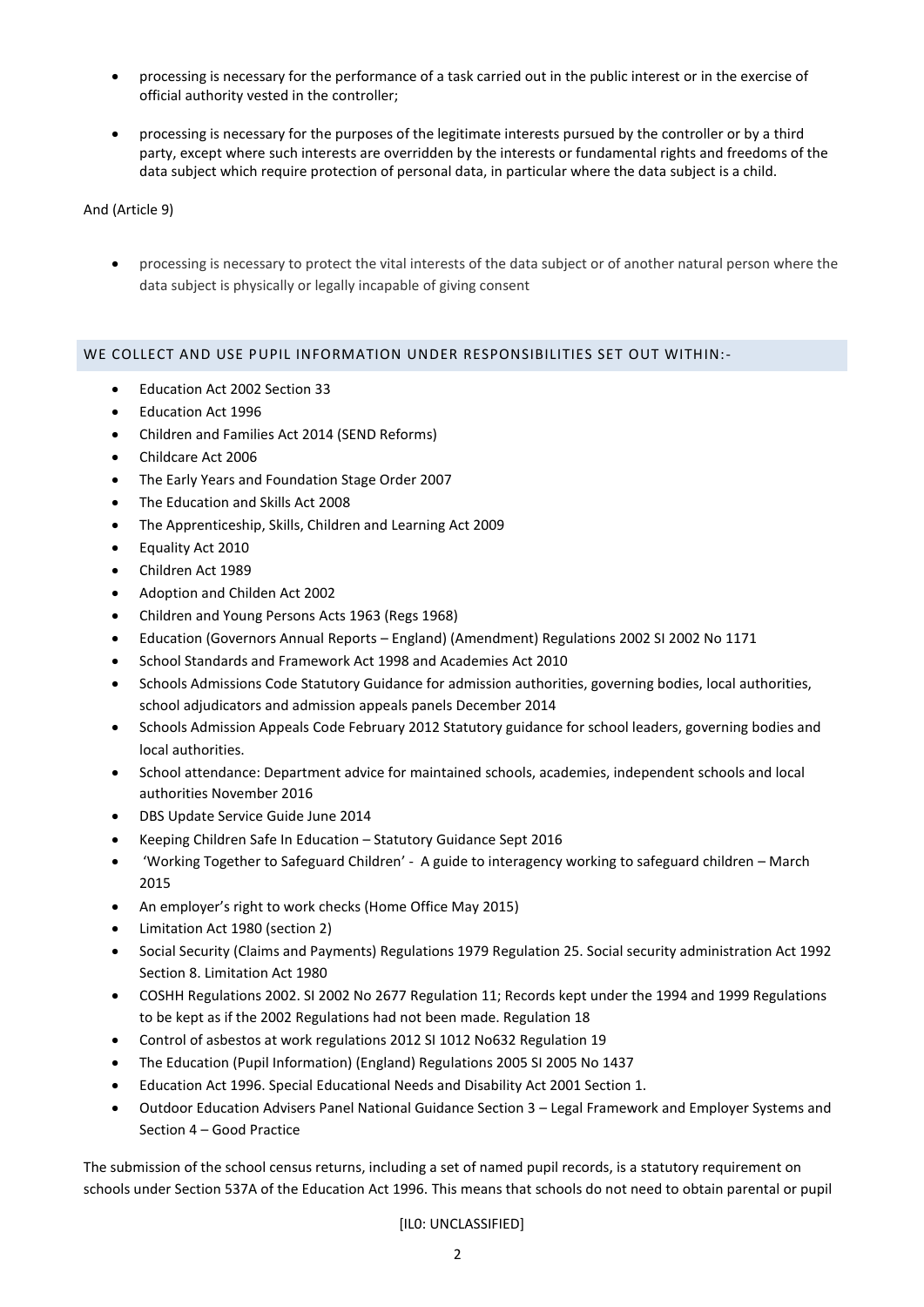consent to the provision of information and ensures schools are protected from any legal challenge that they are breaching a duty of confidence to pupils.

### COLLECTING PUPIL INFORMATION

Whilst the majority of pupil information you provide to us is mandatory, some of it is provided to us on a voluntary basis. In order to comply with the General Data Protection Regulation, we will inform you whether you are required to provide certain pupil information to us or if you have a choice in this.

### STORING PUPIL DATA

We hold children and young person's data for various periods of duration as determined by School's Retention Policy. As a general matter of course, school will hold information on pupils for the 7 years they attend St Francis Xavier's school. This will be 8 or 9 years for pupils who are also a part of St Francis Xavier Pre-School. The school will then retain pupil records and information regarding academic attainment and progress indefinitely, as this is part of legal reporting frameworks and national published statistics.

## WHO WE SHARE PUPIL INFORMATION WITH

We routinely share pupil information with:

- schools that the pupil's attend after leaving us
- our local authority
- the Department for Education (DfE)
- providers of alternative educational provision
- the school federation, academy chain, Multi Academy Trust
- school nurse
- local health trust and their commissioned health services
- Our online single sign on information management systems (SIMS).
- Social services or any external workers involved in safeguarding of specific pupils.

#### WHY WE SHARE PUPIL INFORMATION

We do not share information about our pupils with anyone without consent unless the law and our policies allow us to do so.

We share pupils' data with the Department for Education (DfE) on a statutory basis. This data sharing underpins school funding and educational attainment policy and monitoring.

We share pupils' data with the local authority to allow them to carry out statutory duties including the identification of children missing education, and to ensure that all pupils get a suitable education, in line with in line with sections 436A and 437 of the Education Act 1996. The local authority also has responsibilities around the identification of pupils with special educational needs as identified in section 22 of the Children and Families Act 2014.

We also share pupil's data with the Local Authority for the purposes of comparative data analysis and to enable the provision of services by the Local Authority as defined in the current contracts,Service Level Agreements or data sharing agreements.

[IL0: UNCLASSIFIED]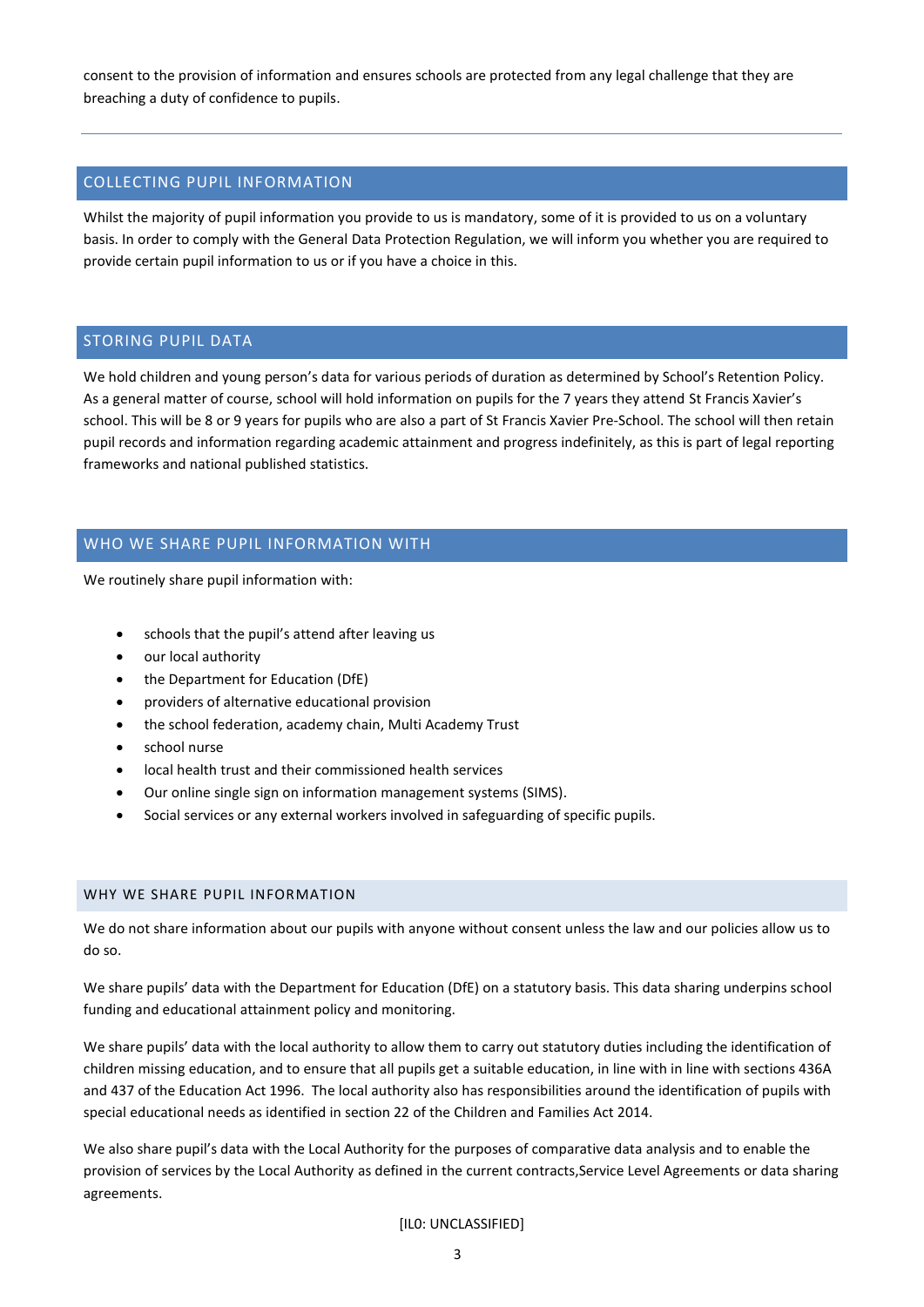We are required to share information about our pupils with the (DfE) under regulation 5 of The Education (Information About Individual Pupils) (England) Regulations 2013.

# DATA COLLECTION REQUIREMENTS:

To find out more about the data collection requirements placed on us by the Department for Education (for example; via the school census) go to [https://www.gov.uk/education/data-collection-and-censuses-for](https://www.gov.uk/education/data-collection-and-censuses-for-schools)[schools](https://www.gov.uk/education/data-collection-and-censuses-for-schools).

[IL0: UNCLASSIFIED]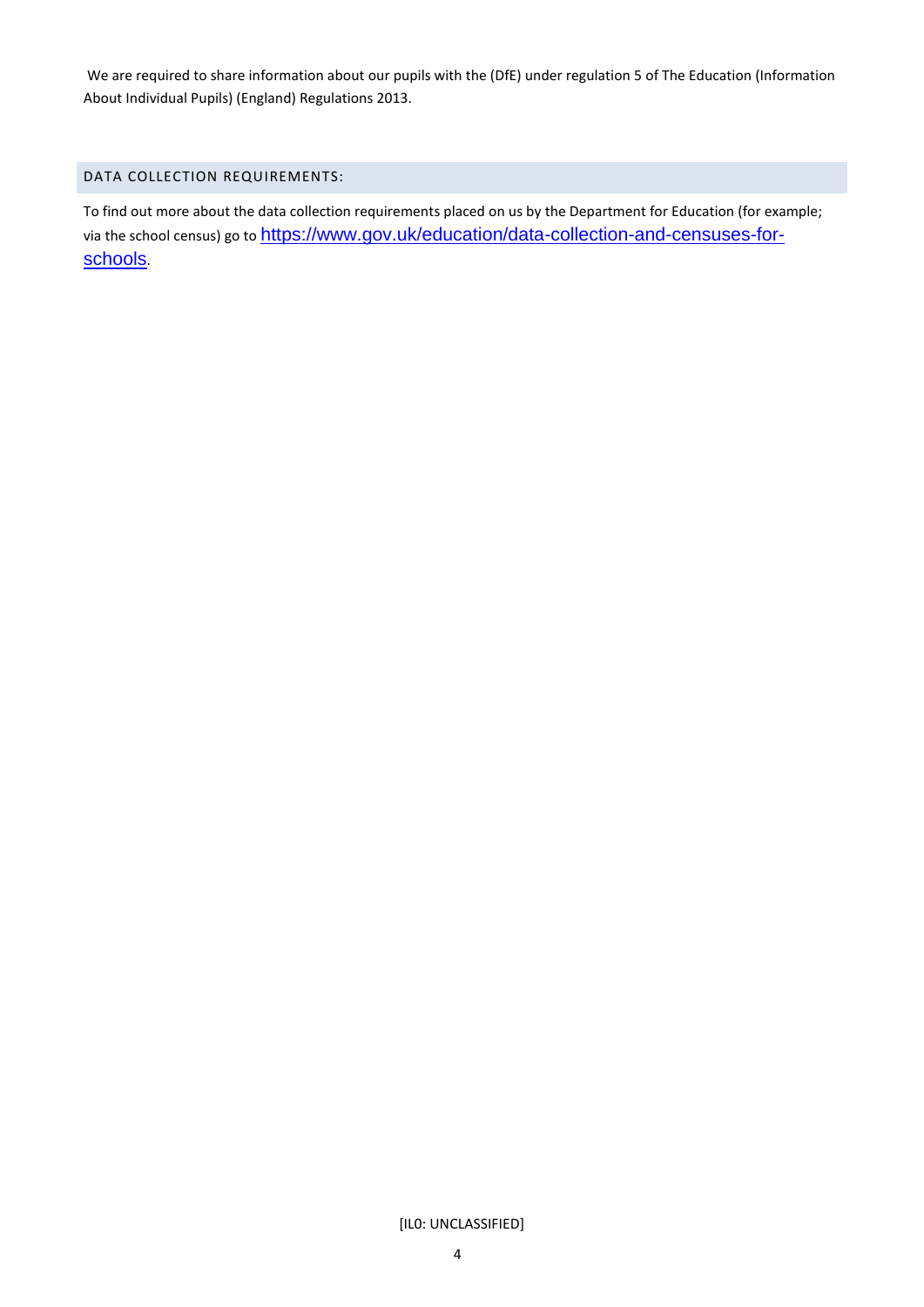## THE NATIONAL PUPIL DATABASE (NPD)

The NPD is owned and managed by the Department for Education and contains information about pupils in schools in England. It provides invaluable evidence on educational performance to inform independent research, as well as studies commissioned by the Department. It is held in electronic format for statistical purposes. This information is securely collected from a range of sources including schools, local authorities and awarding bodies.

We are required by law, to provide information about our pupils to the DfE as part of statutory data collections such as the school census and early years' census. Some of this information is then stored in the NPD. The law that allows this is the Education (Information About Individual Pupils) (England) Regulations 2013.

To find out more about the NPD, go to [https://www.gov.uk/government/publications/national-pupil](https://www.gov.uk/government/publications/national-pupil-database-user-guide-and-supporting-information)[database-user-guide-and-supporting-information](https://www.gov.uk/government/publications/national-pupil-database-user-guide-and-supporting-information).

The department may share information about our pupils from the NPD with third parties who promote the education or well-being of children in England by:

conducting research or analysis producing statistics providing information, advice or guidance

The Department has robust processes in place to ensure the confidentiality of our data is maintained and there are stringent controls in place regarding access and use of the data. Decisions on whether DfE releases data to third parties are subject to a strict approval process and based on a detailed assessment of:

who is requesting the data the purpose for which it is required the level and sensitivity of data requested: and the arrangements in place to store and handle the data

To be granted access to pupil information, organisations must comply with strict terms and conditions covering the confidentiality and handling of the data, security arrangements and retention and use of the data.

For more information about the department's data sharing process, please visit[: https://www.gov.uk/data-protection](https://www.gov.uk/data-protection-how-we-collect-and-share-research-data)[how-we-collect-and-share-research-data](https://www.gov.uk/data-protection-how-we-collect-and-share-research-data)

For information about which organisations the department has provided pupil information, (and for which project), please visit the following website: [https://www.gov.uk/government/publications/national-pupil](https://www.gov.uk/government/publications/national-pupil-database-requests-received)[database-requests-received](https://www.gov.uk/government/publications/national-pupil-database-requests-received)

To contact DfE: <https://www.gov.uk/contact-dfe>